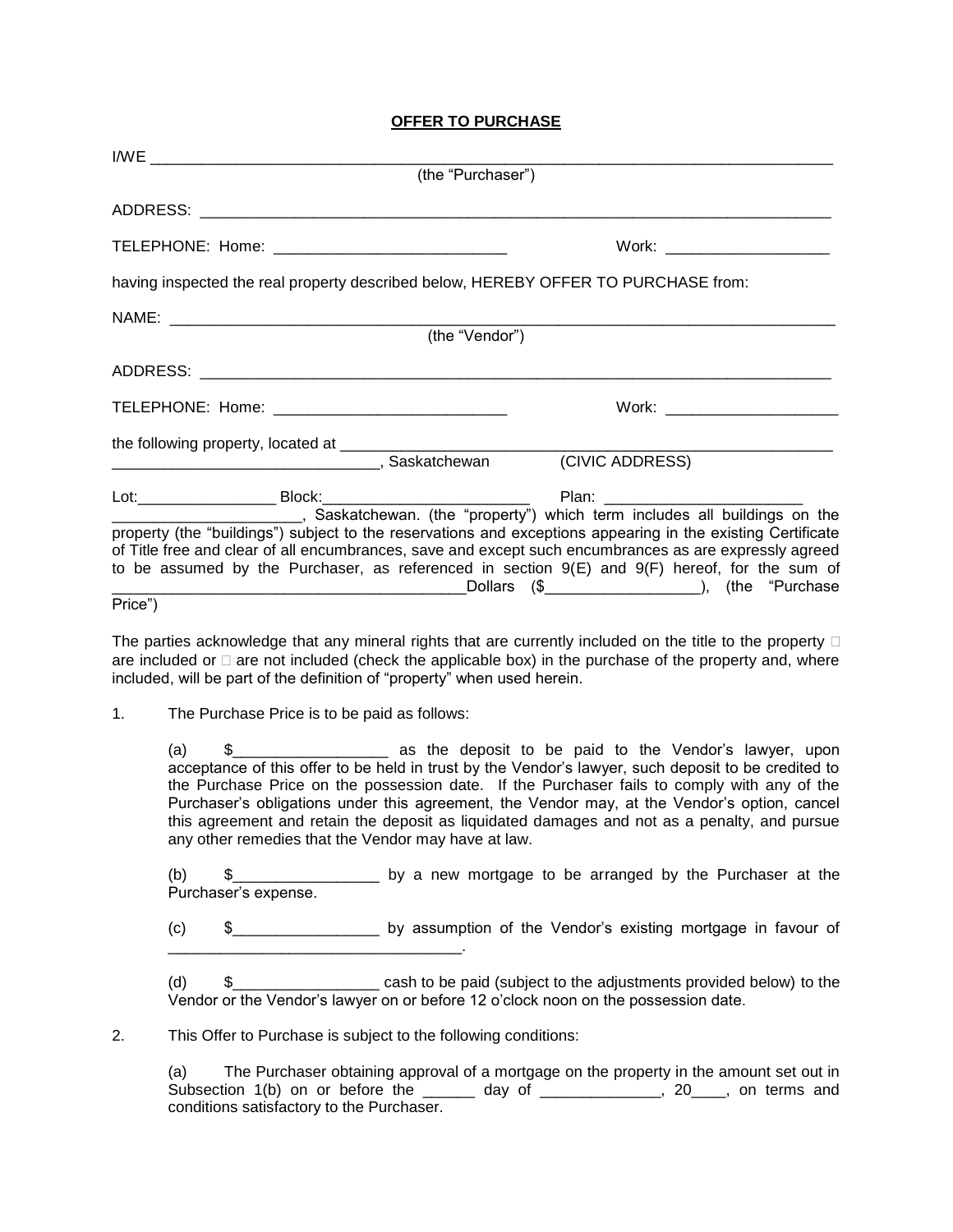(b) The Vendor completing the Property Condition Disclosure Statement attached as Schedule "A" (the "Property Condition Disclosure Statement") and delivering a copy of it to the Purchaser at the time of acceptance of this Offer.

(c) The matters disclosed in the Property Condition Disclosure Statement being satisfactory to the Purchaser. If the Purchaser is not satisfied with the matters disclosed in the Property Condition Disclosure Statement, the Purchaser shall so notify the Vendor to that effect within 7 days from the date the Property Condition Disclosure Statement is received by the Purchaser. This agreement shall then be null and void and of no further force and effect. If notice is not given this condition is deemed to be waived.

(d) The Purchaser obtaining a Building Inspection Report for the property satisfactory to the Purchaser at the Purchaser's expense on or before the day of \_\_\_\_\_\_\_\_\_\_\_, 20\_\_\_.

(e) In the event the property is a Condominium, the Vendor complying with the special conditions referenced in the attached Schedule "B" hereto. In the event the documents and/or the particulars disclosed by the Vendor in Section 1 of Schedule "B" are not satisfactory to the Purchaser, the Purchaser shall so notify the Vendor to that effect within seven (7) days from the date that the documents and particulars referenced in Section 1 of Schedule "B" are received by the Purchaser at which time this agreement shall be null and void and of no further force and effect. If such notice is not given within the aforementioned seven (7) days, this condition shall be deemed to be waived by the Purchaser.

\_\_\_\_\_\_\_\_\_\_\_\_\_\_\_\_\_\_\_\_\_\_\_\_\_\_\_\_\_\_\_\_\_\_\_\_\_\_\_\_\_\_\_\_\_\_\_\_\_\_\_\_\_\_\_\_\_\_\_\_\_\_\_\_\_\_\_\_\_\_\_\_\_\_\_\_\_ \_\_\_\_\_\_\_\_\_\_\_\_\_\_\_\_\_\_\_\_\_\_\_\_\_\_\_\_\_\_\_\_\_\_\_\_\_\_\_\_\_\_\_\_\_\_\_\_\_\_\_\_\_\_\_\_\_\_\_\_\_\_\_\_\_\_\_\_\_\_\_\_\_\_\_\_\_

(f) (List any other Conditions)

In the event that all of the conditions have not been satisfied, fulfilled, performed or waived in writing by the Purchaser by the date specified in each condition, (or failing a date being specified, on or before the possession date), then the deposit shall be returned to the Purchaser and this agreement shall be null and void.

3. The Purchaser agrees to pay interest to the Vendor at the rate of \_\_\_\_\_\_\_% per annum, on any portion of the Purchase Price, less mortgages or other financial encumbrances assumed, not received by the Vendor or the Vendor's lawyer on the possession date. Interest shall be calculated from the possession date until the date that the entire purchase price is paid to the Vendor or the Vendor's lawyer.

4. The Vendor shall pay all costs of discharging any existing mortgage or other encumbrances against the property, not assumed by or agreed to by the Purchaser.

5. This transaction of purchase and sale shall be completed and closed on or before 12 o'clock noon on the \_\_\_\_ day of \_\_\_\_\_\_\_\_\_, 20 (the "possession date") on which date the Purchaser shall have POSSESSION of the property, vacant or subject to the following tenancy, (List any Tenancy): \_\_\_\_\_\_\_\_\_\_\_\_\_\_\_\_\_\_\_\_\_\_\_\_\_\_\_\_\_\_\_\_\_\_\_\_\_\_\_\_\_\_\_\_\_\_\_\_\_\_\_\_\_\_\_\_\_\_\_\_\_\_\_\_\_\_\_\_\_\_\_\_\_\_\_\_\_\_\_\_\_\_\_\_

6. ADJUSTMENTS: re: taxes, rents, insurance, utilities, condominium fees and other incoming and outgoing expense or revenue relating directly to the property, shall be made as at possession date.

\_\_\_\_\_\_\_\_\_\_\_\_\_\_\_\_\_\_\_\_\_\_\_\_\_\_\_\_\_\_\_\_\_\_\_\_\_\_\_\_\_\_\_\_\_\_\_\_\_\_\_\_\_\_\_\_\_\_\_\_\_\_\_\_\_\_\_\_\_\_\_\_\_\_\_\_\_\_\_\_\_\_\_\_

7. The Vendor shall maintain fire insurance coverage until the earlier of the possession date or the date that possession is given to the Purchaser and the property and buildings shall be at the risk of the Vendor until possession is granted. Upon the earlier of the possession date, or the date that possession is granted to the Purchaser, the Purchaser shall place and maintain fire insurance coverage at the Purchaser's expense effective immediately. Insurance coverage shall be in an amount at least equal to the greater of that portion of the Purchase Price remaining to be paid to the Vendor or the amount of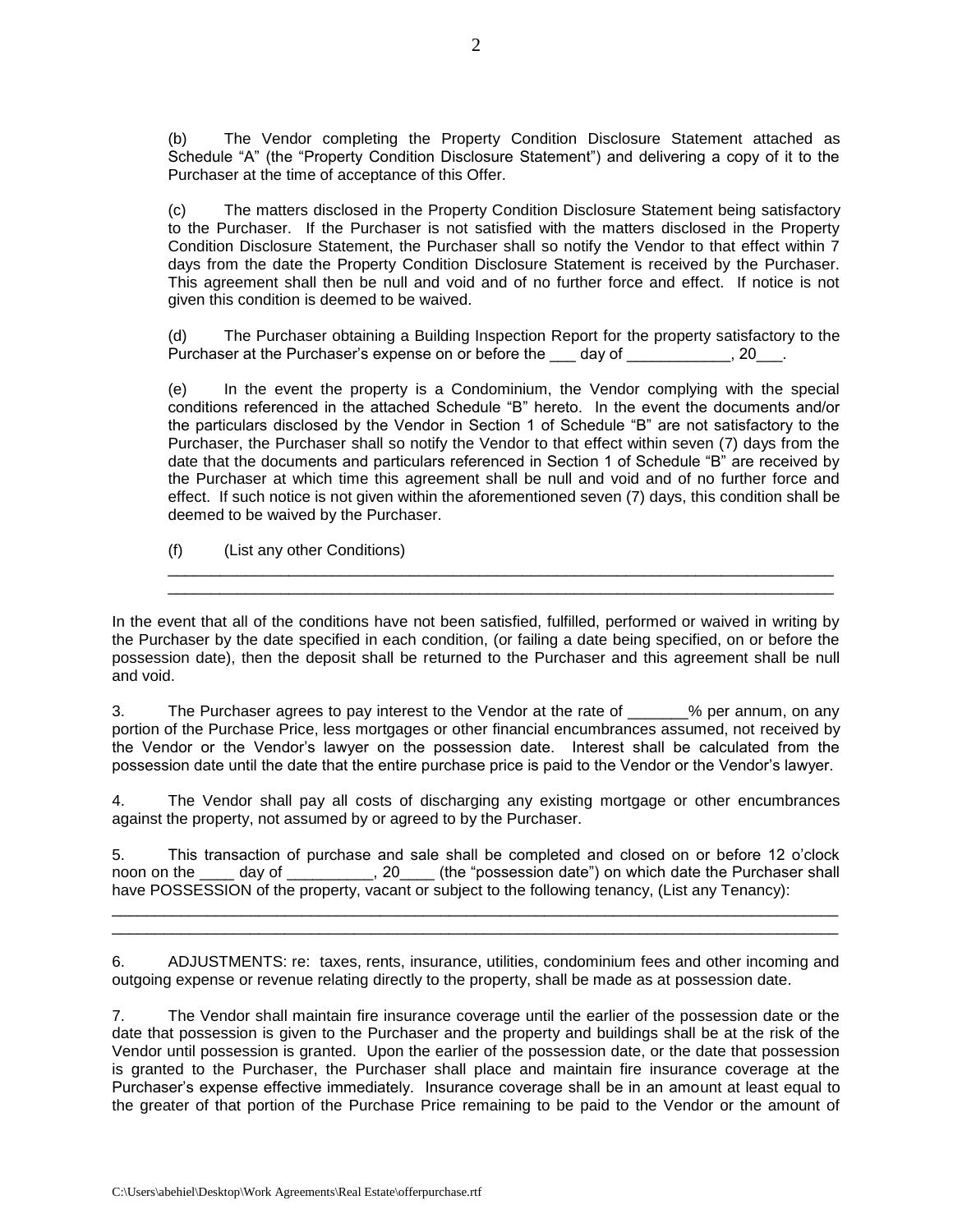insurance required by the Purchaser's mortgagee. In the event of any loss occurring before payment of the entire Purchase Price to the Vendor, payment of insurance proceeds shall be paid first to the Vendor on account of the unpaid Purchase Price and second to the Purchaser as the Purchaser's interest may appear.

8. All existing awnings, screen doors, and windows, attached floor coverings, drapery tracks, curtain rods and brackets, electrical, plumbing and heating fixtures and attachments, furnace, trees and shrubbery, and the following:

\_\_\_\_\_\_\_\_\_\_\_\_\_\_\_\_\_\_\_\_\_\_\_\_\_\_\_\_\_\_\_\_\_\_\_\_\_\_\_\_\_\_\_\_\_\_\_\_\_\_\_\_\_\_\_\_\_\_\_\_\_\_\_\_\_\_\_\_\_\_\_\_\_\_\_\_\_\_\_\_\_\_\_\_ are owned by the Vendor and conveyed to the Purchaser under this agreement free and clear of all encumbrances.

9. (a) Each party shall pay their own lawyer.

(b) The Purchaser shall pay all Land Titles Office fees to register the property into the name of the Purchaser;

(c) The Purchaser shall pay all Land Titles Office fees to register any mortgage arranged by the Purchaser;

(d) The Vendor shall pay all Land Titles Office fees in connection with the discharge of any encumbrances required to be removed by the Vendor;

(e) The Vendor shall transfer title to the property to the Purchaser free and clear of all encumbrances except:

- (i) all standard utility easements;
- (ii) Mortgage in favour of \_\_\_\_\_\_\_\_\_\_\_\_\_\_\_\_\_\_\_\_
- (iii) Caveat in favour of \_\_\_\_\_\_\_\_\_\_\_\_\_

(f) Upon receiving the Purchase Price, the Vendor shall discharge the following encumbrances from the title to the property:

 $(i)$  Mortgage in favour of

(ii) Caveat in favour of

(g) If there is a Surveyor's Certificate/Real Property Report for the property and the Vendor is able to provide a copy to the Purchaser or to the Purchaser's lawyer, the Vendor agrees to do so as soon as is reasonably possible after the acceptance of this offer by the Vendor.

### 10. The Vendor warrants that:

- (a) there is no Urea Formaldehyde insulation in the buildings;
- (b) the buildings are situated totally within the boundaries of the property and do not encroach onto any other lands adjacent to the property;
- (c) there are no encroachments onto the property;
- (d) the buildings and the property and their use comply with the zoning, building, fire safety and property maintenance by-laws and the fire and building codes of or adopted by the municipality in which the property is situated; and
- (e) the building is classified for occupancy as a:

\_\_\_\_\_\_ single family dwelling

\_\_\_\_\_\_ duplex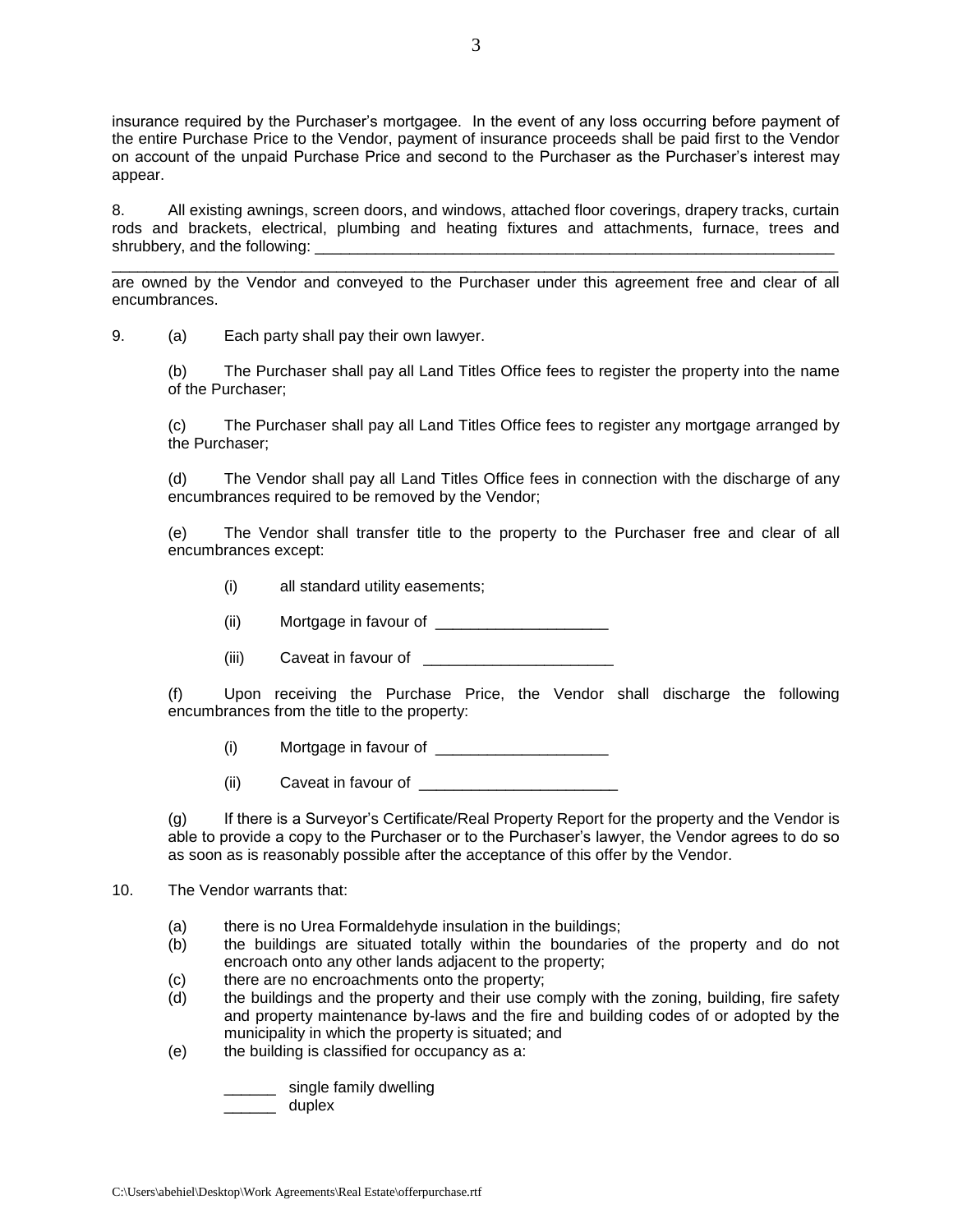condominium

11. If the Purchaser is a body corporate, the Purchaser hereby covenants and agrees with the Vendor that:

- (a) *The Land Contracts (Actions) Act* (Saskatchewan) shall have no application to any actions as defined in the said Act with respect to this agreement or any agreement arising from it;
- (b) *The Limitation of Civil Rights Act* (Saskatchewan) shall have no application to:
	- i) this agreement;
	- ii) the sale and purchase constituted by the execution of this agreement;<br>iii) anv charge or other security for payment of the money made, given or
	- any charge or other security for payment of the money made, given or created by this agreement;
	- iv) any agreement or instrument renewing or extending or collateral to this agreement; or
	- v) the rights, powers, or remedies of the Vendor under this agreement or other security, agreement, or instrument referred to or mentioned in Subsections (iii) or (iv) above.

12. It is understood and agreed that there are no other representations, warranties, guarantees, promises or agreements of any kind other than those contained in this agreement and the Purchaser agrees to purchase the property as it stands at the price and terms and subject to the conditions in this agreement. **TIME shall be of the essence of this agreement.**

13. The Vendor and the Purchaser agree that the representations and warranties contained in the Property Condition Disclosure Statement shall form part of this agreement and that all of the representations, warranties and covenants contained in this agreement and in the Property Disclosure Statement shall not merge with and shall survive the closing of the purchase and sale and the transfer of Title to the property into the name of the Purchaser and shall be enforceable by the Purchaser after such transfer.

14. This Offer is irrevocable by the Purchaser and open to acceptance by the Vendor up to one minute before midnight on the day of the case of the case of the case of the case of the case of the case of the case of the case of the case of the case of the case of the case of the case of the case of the case of the c the offer is withdrawn.

15. Upon acceptance of this Offer within the time set out in Section 14, this agreement shall be a contract of purchase and sale and be binding on the Vendor and Purchaser, their respective heirs, executors, administrators, successors and assigns.

| DATED at ________________________, Saskatchewan, this _____ day of __________, 20____. |                                                                     |           |  |
|----------------------------------------------------------------------------------------|---------------------------------------------------------------------|-----------|--|
| SIGNED, SEALED AND DELIVERED<br>in the presence of:                                    |                                                                     | Purchaser |  |
| Witness                                                                                |                                                                     | Purchaser |  |
| Purchaser's Lawyer:                                                                    |                                                                     |           |  |
|                                                                                        | (name of lawyer)<br>Phone No.: ________________________<br>Fax No.: |           |  |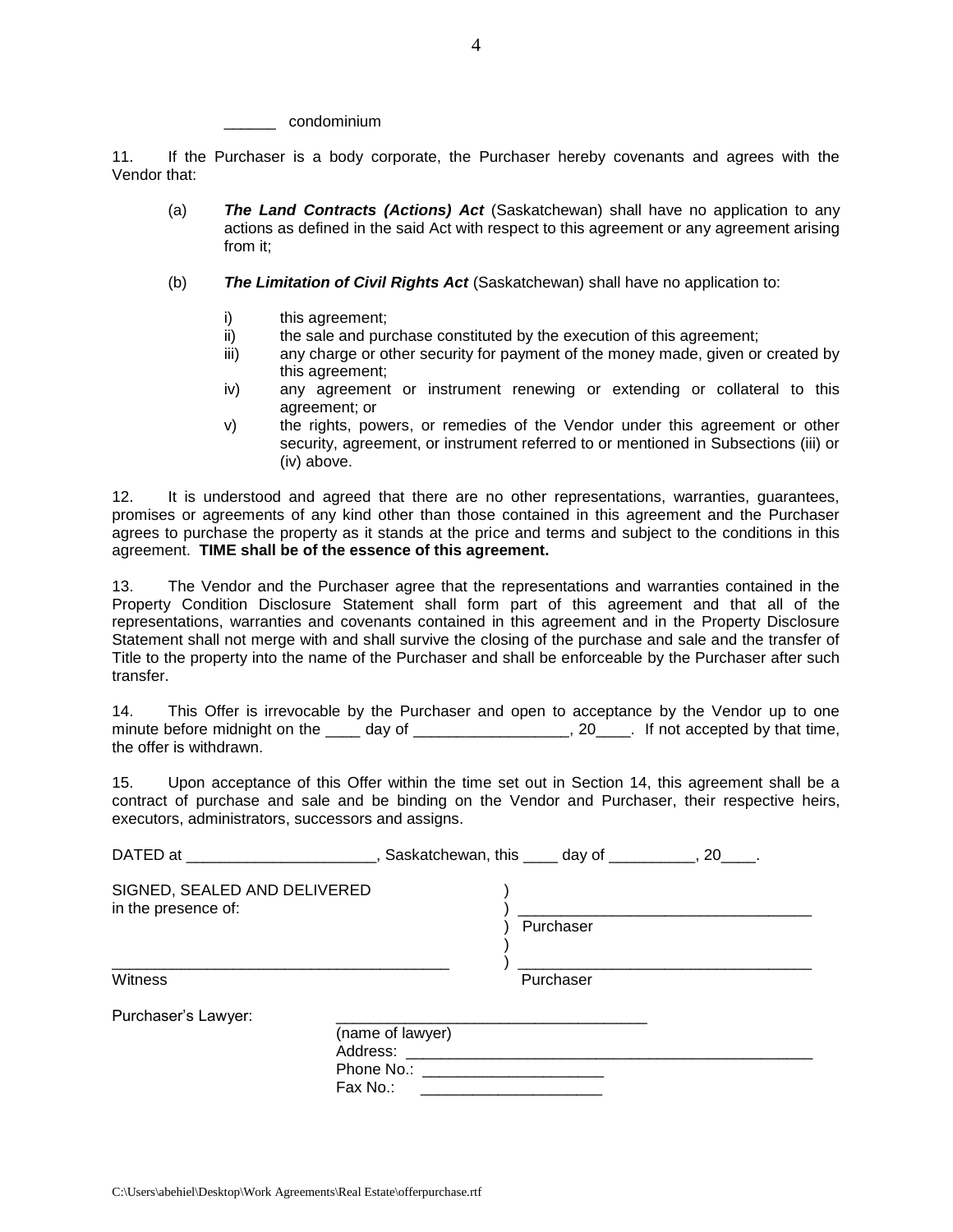# **ACCEPTANCE**

The Vendor ACCEPTS the above Offer together with all conditions contained in it and covenants to carry out the sale on the terms and conditions set out in the Offer.

The Vendor certifies that the Vendor is a resident of Canada as defined under the provisions of Section 116 of The Income Tax Act.

| DATED at the contract of the contract of the contract of the contract of the contract of the contract of the contract of the contract of the contract of the contract of the contract of the contract of the contract of the c |                                                                                                                                                                                                                                | $\Box$ , Saskatchewan, this $\Box$ day of $\Box$ , 20, |  |
|--------------------------------------------------------------------------------------------------------------------------------------------------------------------------------------------------------------------------------|--------------------------------------------------------------------------------------------------------------------------------------------------------------------------------------------------------------------------------|--------------------------------------------------------|--|
| SIGNED, SEALED AND DELIVERED<br>in the presence of:                                                                                                                                                                            |                                                                                                                                                                                                                                | Vendor                                                 |  |
| Witness                                                                                                                                                                                                                        |                                                                                                                                                                                                                                | Vendor                                                 |  |
| Vendor's Lawyer:                                                                                                                                                                                                               |                                                                                                                                                                                                                                |                                                        |  |
|                                                                                                                                                                                                                                | (name of lawyer)<br>Address:                                                                                                                                                                                                   |                                                        |  |
|                                                                                                                                                                                                                                | Phone No.: The contract of the contract of the contract of the contract of the contract of the contract of the contract of the contract of the contract of the contract of the contract of the contract of the contract of the |                                                        |  |
|                                                                                                                                                                                                                                | Fax No.:                                                                                                                                                                                                                       |                                                        |  |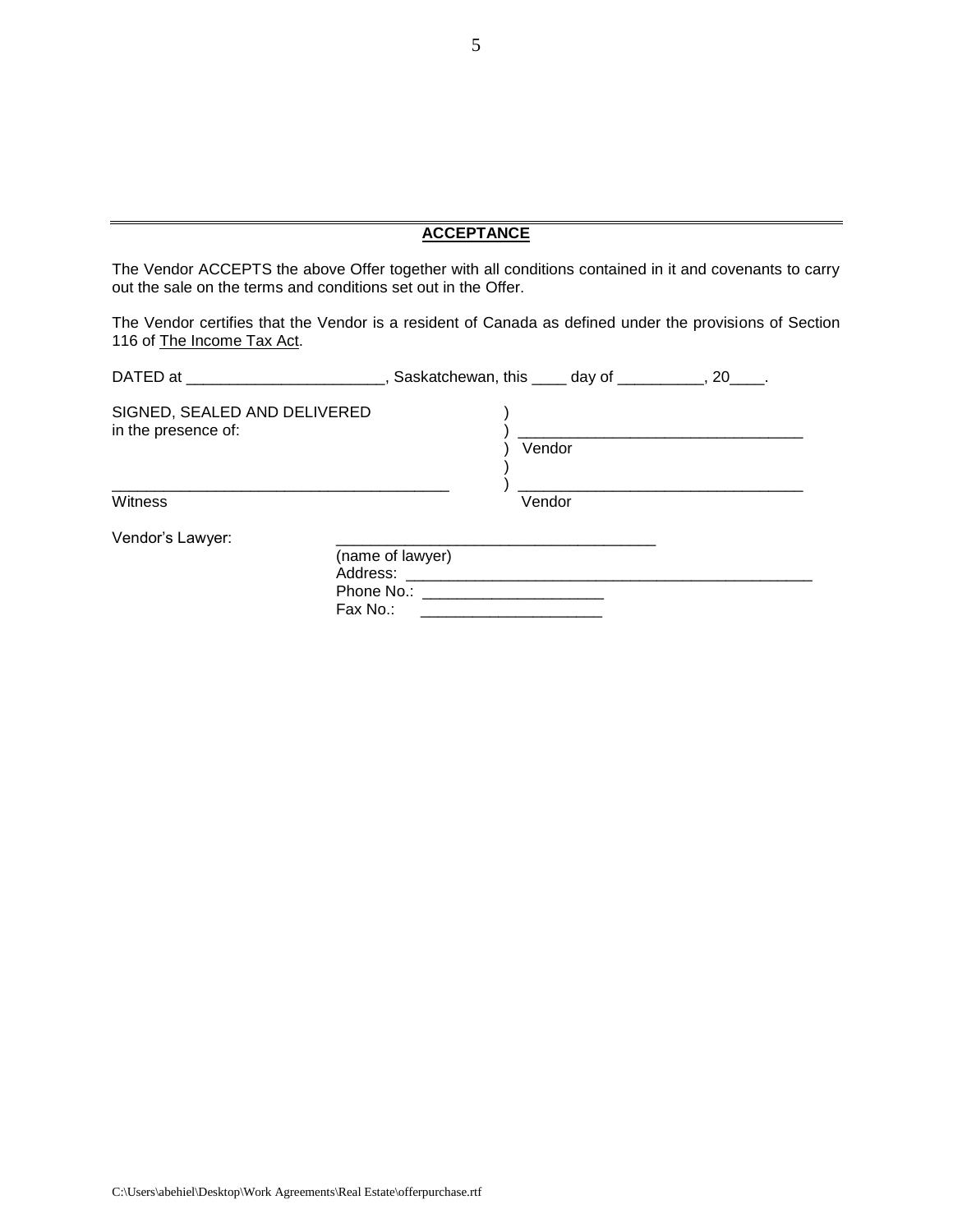#### **CONSENT OF NON-OWNING SPOUSE**

I, \_\_\_\_\_\_\_\_\_\_\_\_\_\_\_\_\_\_\_\_\_\_\_\_\_\_\_\_\_\_\_\_\_\_\_\_\_\_\_\_\_**,** NON-OWNING SPOUSE OF \_\_\_\_\_\_\_\_\_\_\_\_\_\_\_\_\_\_\_\_\_\_\_\_\_\_\_\_\_\_\_\_\_\_\_\_\_\_\_\_\_\_\_\_\_\_\_\_**,** consent to the above disposition. I declare that I have signed this consent for the purpose of relinquishing all my homestead rights in the property described in the above disposition in favour of the Purchasers described therein to the extent necessary to give effect to this agreement.

Non-Owning Spouse

\_\_\_\_\_\_\_\_\_\_\_\_\_\_\_\_\_\_\_\_\_\_\_\_\_\_\_\_\_\_\_\_

#### **THE HOMESTEADS ACT, 1989 CERTIFICATE OF ACKNOWLEDGEMENT**

I, \_\_\_\_\_\_\_\_\_\_\_\_\_\_\_\_\_\_\_\_\_\_\_\_, of \_\_\_\_\_\_\_\_\_\_\_\_\_\_\_\_\_\_\_\_\_\_\_\_\_\_\_, in the Province of Saskatchewan, a Notary Public/Practising Solicitor, CERTIFY that I have examined \_\_\_\_\_\_\_\_\_\_\_\_\_\_, non-owning spouse of \_\_\_\_\_

the owning spouse in the attached agreement, separate and apart from the owning spouse. The nonowning spouse acknowledged to me that he/she:

- (a) signed the consent to the disposition of his/her own free will and consent and without any compulsion on the part of the owning spouse; and
- (b) understands his/her rights in the homestead.

I FURTHER CERTIFY that I have not, nor has my employer, partner or clerk, prepared the attached agreement, and that I am not, nor is my employer, partner or clerk, otherwise interested in the transaction involved.

DATED the \_\_\_\_\_ day of \_\_\_\_\_\_\_\_\_\_\_\_, 20\_\_\_\_.

A NOTARY PUBLIC/ PRACTISING SOLICITOR in and for the Province of Saskatchewan.

\_\_\_\_\_\_\_\_\_\_\_\_\_\_\_\_\_\_\_\_\_\_\_\_\_\_\_\_\_\_\_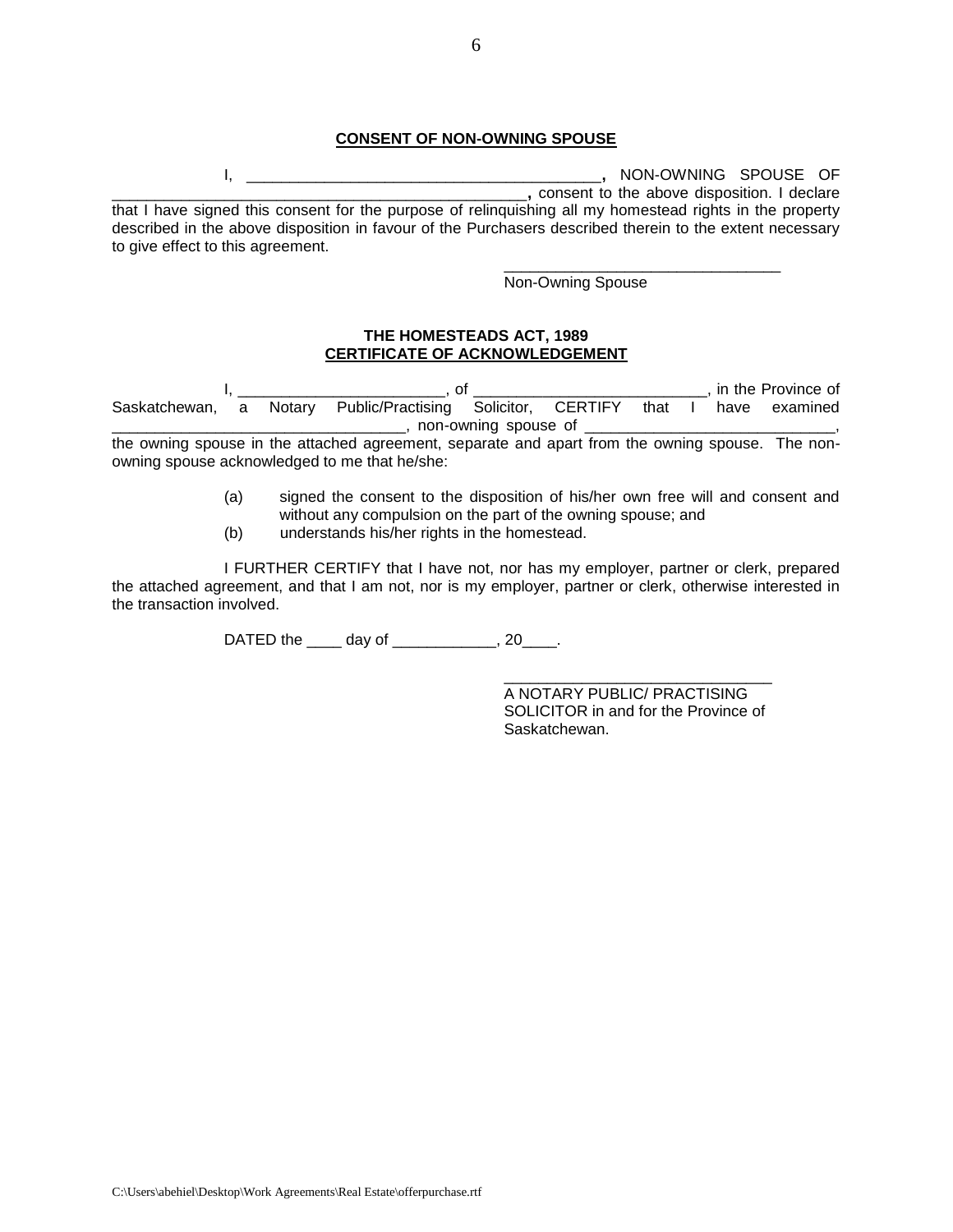|                  | PROVINCE OF SASKATCHEWAN<br>TO WIT:                                                                                                                 |              |  |
|------------------|-----------------------------------------------------------------------------------------------------------------------------------------------------|--------------|--|
|                  | <b>THE HOMESTEADS ACT, 1989 - AFFIDAVIT</b>                                                                                                         |              |  |
|                  | οf                                                                                                                                                  | in the       |  |
|                  | Province of Saskatchewan, MAKE OATH AND SAY:                                                                                                        |              |  |
| 1.               | I am a one of the parties to the within agreement.                                                                                                  |              |  |
| 2.               | My spouse is a registered owner of the land that is the subject matter of this disposition<br>and a co-signator of this disposition.                |              |  |
|                  | - or -                                                                                                                                              |              |  |
| 2.               | I have no spouse.                                                                                                                                   |              |  |
| $, 20$ $, 20$    | SWORN BEFORE ME at the City of<br>________________________________, in the Province of<br>Saskatchewan this ____ day of                             |              |  |
|                  | Being a Solicitor. OR My Commission expires:<br>PROVINCE OF SASKATCHEWAN<br>TO WIT:                                                                 |              |  |
|                  | THE HOMESTEADS ACT, 1989 - AFFIDAVIT                                                                                                                |              |  |
|                  | Ι,<br>Province of Saskatchewan, MAKE OATH AND SAY:                                                                                                  | of<br>in the |  |
| 1.               | I am one of the parties to the within agreement.                                                                                                    |              |  |
| 2.               | My spouse is a registered owner of the land that is the subject matter of this disposition<br>and a co-signator of this disposition.                |              |  |
|                  | - or -                                                                                                                                              |              |  |
| 2.               | I have no spouse.                                                                                                                                   |              |  |
| $\sim$ 20 $\sim$ | SWORN BEFORE ME at the City of<br>_________________________, in the Province of<br>Saskatchewan this ____ day of<br>A COMMISSIONER FOR OATHS in and |              |  |
|                  |                                                                                                                                                     |              |  |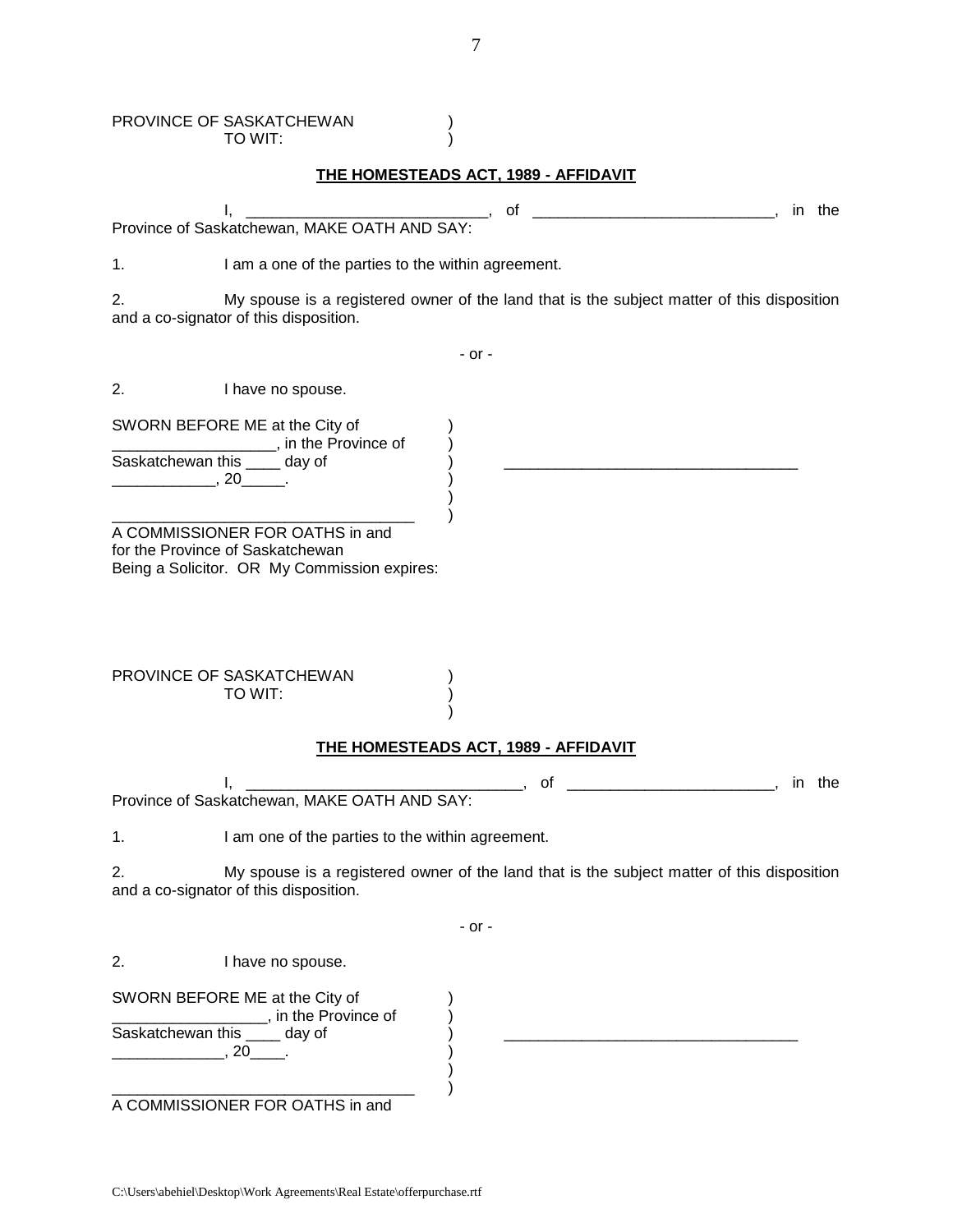for the Province of Saskatchewan Being a Solicitor. OR My Commission expires: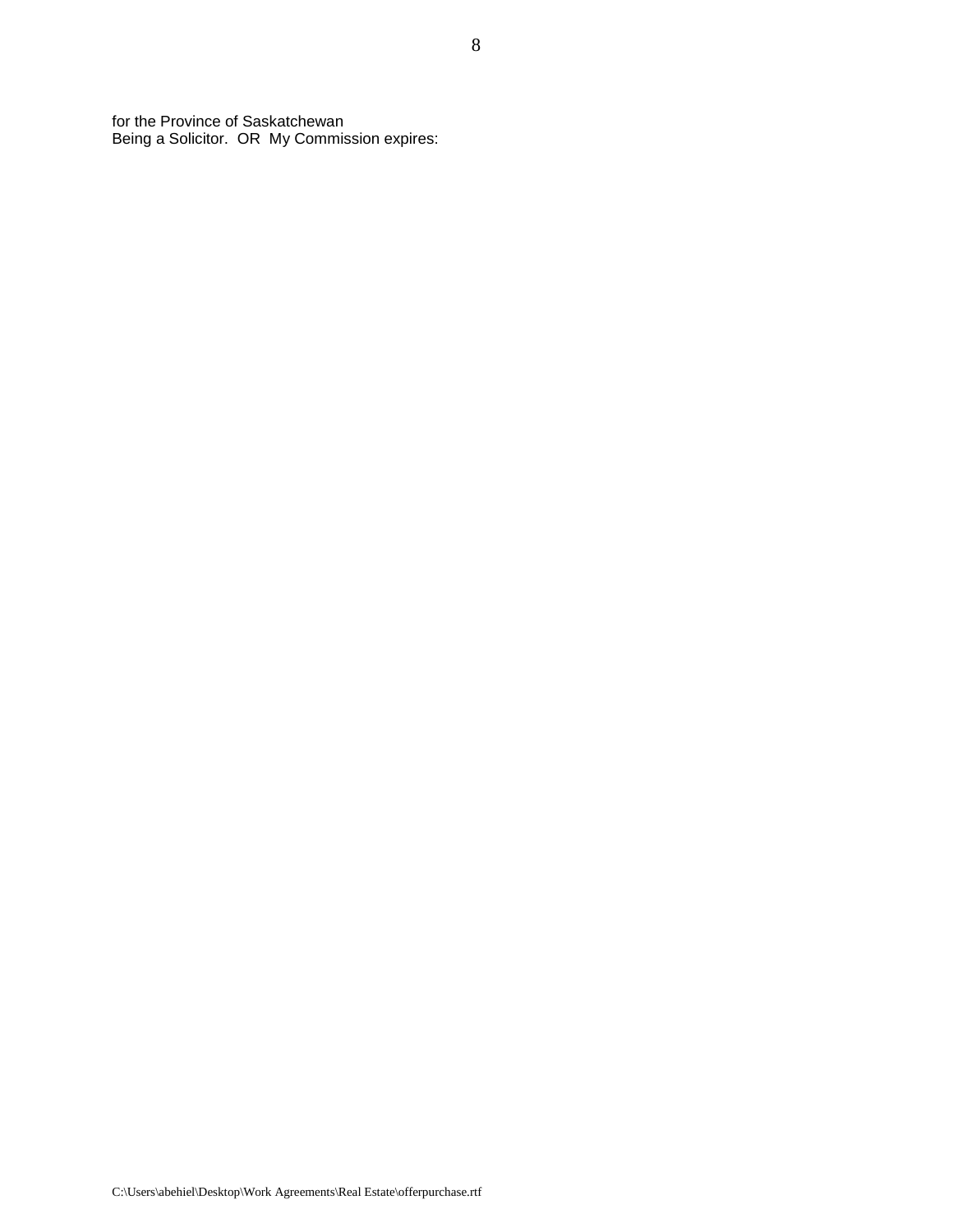## **Schedule "A"**

# **PROPERTY CONDITION DISCLOSURE STATEMENT**

The following is a statement made by the Vendors concerning the condition of the property designated in the attached Offer to Purchase.

#### ============================================================================**THE VENDORS ARE RESPONSIBLE FOR THE ACCURACY OF THE ANSWERS ON THIS DISCLOSURE STATEMENT AND WHERE UNCERTAIN SHOULD REPLY "DO NOT KNOW".**

| THE SELLERS MUST INITIAL EACH RESPONSE BOX                |            |           |                              |                                           |
|-----------------------------------------------------------|------------|-----------|------------------------------|-------------------------------------------|
| <b>GENERAL</b>                                            | <b>YES</b> | <b>NO</b> | <b>DO NOT</b><br><b>KNOW</b> | <b>DOES</b><br><b>NOT</b><br><b>APPLY</b> |
| Is the dwelling connected to a public sewer system?       |            |           |                              |                                           |
|                                                           |            |           |                              |                                           |
| Is the dwelling connected to a public water system?       |            |           |                              |                                           |
| Are the improvements connected to a private or a          |            |           |                              |                                           |
| community water system?                                   |            |           |                              |                                           |
| Is the present use a non-conforming use?                  |            |           |                              |                                           |
| Does the property contain unauthorized accommodation?     |            |           |                              |                                           |
| Is the ceiling insulated?                                 |            |           |                              |                                           |
| Do the dwellings/improvements contain asbestos            |            |           |                              |                                           |
| insulation?                                               |            |           |                              |                                           |
| Do the dwellings/improvements contain urea                |            |           |                              |                                           |
| formaldehyde insulation?                                  |            |           |                              |                                           |
| Does the wood stove/fire place and/or insert meet the     |            |           |                              |                                           |
| current fire insurance standards?                         |            |           |                              |                                           |
| Have you received any notice or claim affecting the       |            |           |                              |                                           |
| property from any person or public body?                  |            |           |                              |                                           |
| Are the structural walls comprising the basement made of  |            |           |                              |                                           |
| anything other than concrete? If so, please designate the |            |           |                              |                                           |
| substance                                                 |            |           |                              |                                           |
|                                                           |            |           |                              |                                           |

#### **STRUCTURAL**

**IN THIS PART, THE VENDORS SHALL NOT BE LIABLE FOR ANY ERROR, INACCURACY, OR OMISSION IF THE VENDORS HAVE NO PERSONAL KNOWLEDGE OF THAT ERROR, INACCURACY OR OMISSION.**

|                                                                                        | <b>YES</b> | <b>NO</b> | <b>DO NOT</b><br><b>KNOW</b> | <b>DOES</b><br><b>NOT</b><br><b>APPLY</b> |
|----------------------------------------------------------------------------------------|------------|-----------|------------------------------|-------------------------------------------|
| Are you aware of any additions or alterations made<br>without a required permit?       |            |           |                              |                                           |
| Are you aware of any structural defects with the<br>dwelling/improvements?             |            |           |                              |                                           |
| Are you aware of any problems with the heating system?                                 |            |           |                              |                                           |
| Are you aware of any problems with the central air<br>conditioning system?             |            |           |                              |                                           |
| Are you aware of any moisture and/or water problems in<br>the basement or crawl space? |            |           |                              |                                           |
| Are you aware of any damage due to wind, fire, water,<br>insects or rodents?           |            |           |                              |                                           |
| Are you aware of any roof leakage or unrepaired<br>damage?                             |            |           |                              |                                           |
| Are you aware of any problems with the electrical                                      |            |           |                              |                                           |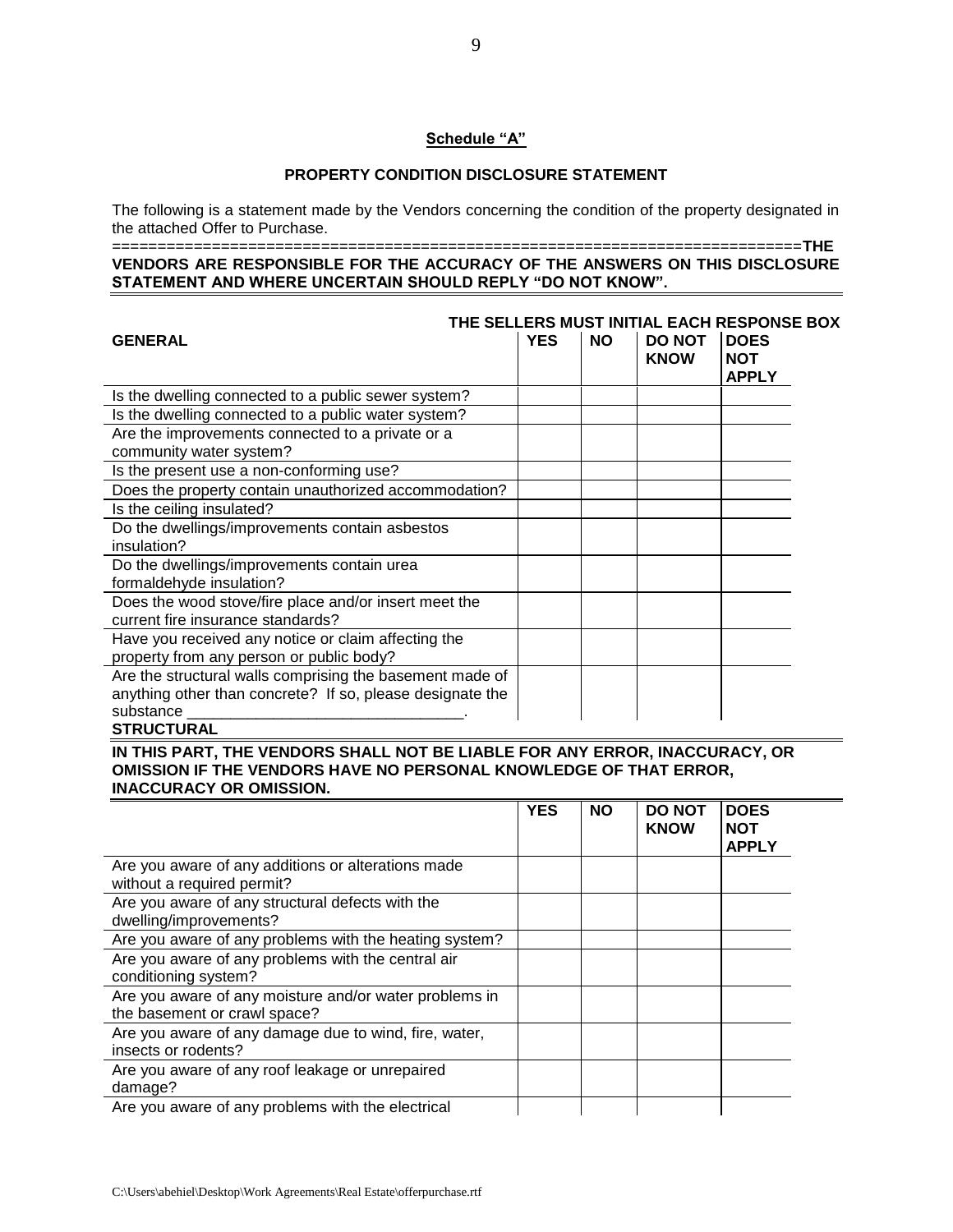### **ADDITIONAL COMMENTS AND/OR EXPLANATIONS:** (Use additional paper if necessary)

The Vendor represents and warrants to the Purchaser that the above information is true, based on the Vendors' current actual knowledge as of the above date. Any important changes to this information made known to the Vendor will be disclosed by the Vendor to the Purchaser prior to closing.

\_\_\_\_\_\_\_\_\_\_\_\_\_\_\_\_\_\_\_\_\_\_\_\_\_\_\_\_\_\_\_\_\_\_\_\_\_\_\_\_\_\_\_\_\_\_\_\_\_\_\_\_\_\_\_\_\_\_\_\_\_\_\_\_\_\_\_\_\_\_\_\_\_\_\_\_\_\_\_\_\_\_\_\_ \_\_\_\_\_\_\_\_\_\_\_\_\_\_\_\_\_\_\_\_\_\_\_\_\_\_\_\_\_\_\_\_\_\_\_\_\_\_\_\_\_\_\_\_\_\_\_\_\_\_\_\_\_\_\_\_\_\_\_\_\_\_\_\_\_\_\_\_\_\_\_\_\_\_\_\_\_\_\_\_\_\_\_\_ \_\_\_\_\_\_\_\_\_\_\_\_\_\_\_\_\_\_\_\_\_\_\_\_\_\_\_\_\_\_\_\_\_\_\_\_\_\_\_\_\_\_\_\_\_\_\_\_\_\_\_\_\_\_\_\_\_\_\_\_\_\_\_\_\_\_\_\_\_\_\_\_\_\_\_\_\_\_\_\_\_\_\_\_ \_\_\_\_\_\_\_\_\_\_\_\_\_\_\_\_\_\_\_\_\_\_\_\_\_\_\_\_\_\_\_\_\_\_\_\_\_\_\_\_\_\_\_\_\_\_\_\_\_\_\_\_\_\_\_\_\_\_\_\_\_\_\_\_\_\_\_\_\_\_\_\_\_\_\_\_\_\_\_\_\_\_\_\_ \_\_\_\_\_\_\_\_\_\_\_\_\_\_\_\_\_\_\_\_\_\_\_\_\_\_\_\_\_\_\_\_\_\_\_\_\_\_\_\_\_\_\_\_\_\_\_\_\_\_\_\_\_\_\_\_\_\_\_\_\_\_\_\_\_\_\_\_\_\_\_\_\_\_\_\_\_\_\_\_\_\_\_\_

DATED this \_\_\_\_\_\_ day of \_\_\_\_\_\_\_\_\_\_\_\_\_, 20\_\_\_.

\_\_\_\_\_\_\_\_\_\_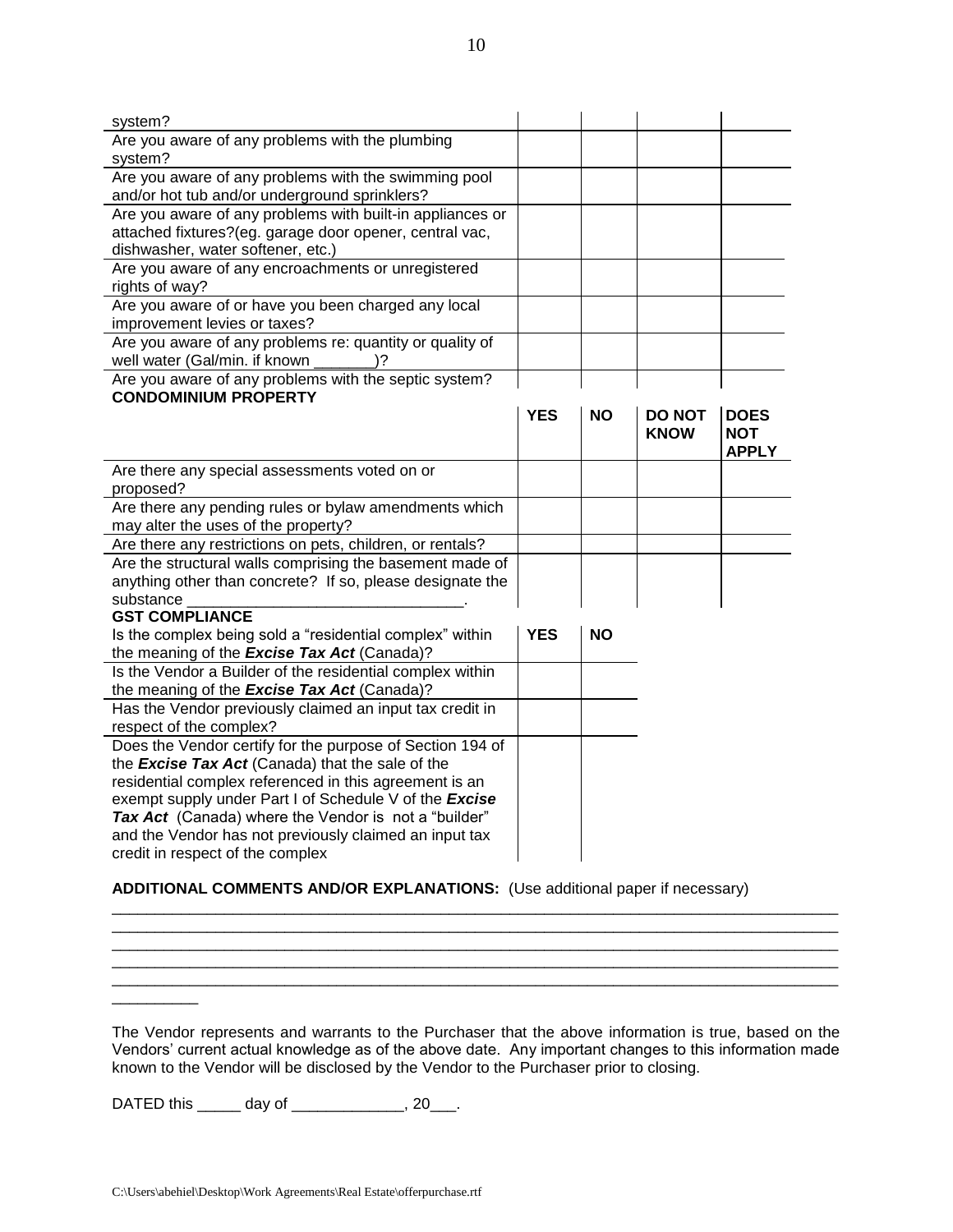Vendor\_\_\_\_\_\_\_\_\_\_\_\_\_\_\_\_\_\_\_\_\_\_\_\_\_\_\_\_\_ Vendor\_\_\_\_\_\_\_\_\_\_\_\_\_\_\_\_\_\_\_\_\_\_\_\_\_\_\_\_\_\_\_\_\_\_\_\_\_

The Purchasers acknowledge that they have received and read a signed copy of this disclosure statement on the  $\_\_\_$  day of  $\_\_\_\_\_\_\_\$ , 20 $\_\_\_\_\$ .

Purchaser\_\_\_\_\_\_\_\_\_\_\_\_\_\_\_\_\_\_\_\_\_\_\_\_\_\_\_\_ Purchaser\_\_\_\_\_\_\_\_\_\_\_\_\_\_\_\_\_\_\_\_\_\_\_\_\_\_\_\_\_\_\_\_\_\_\_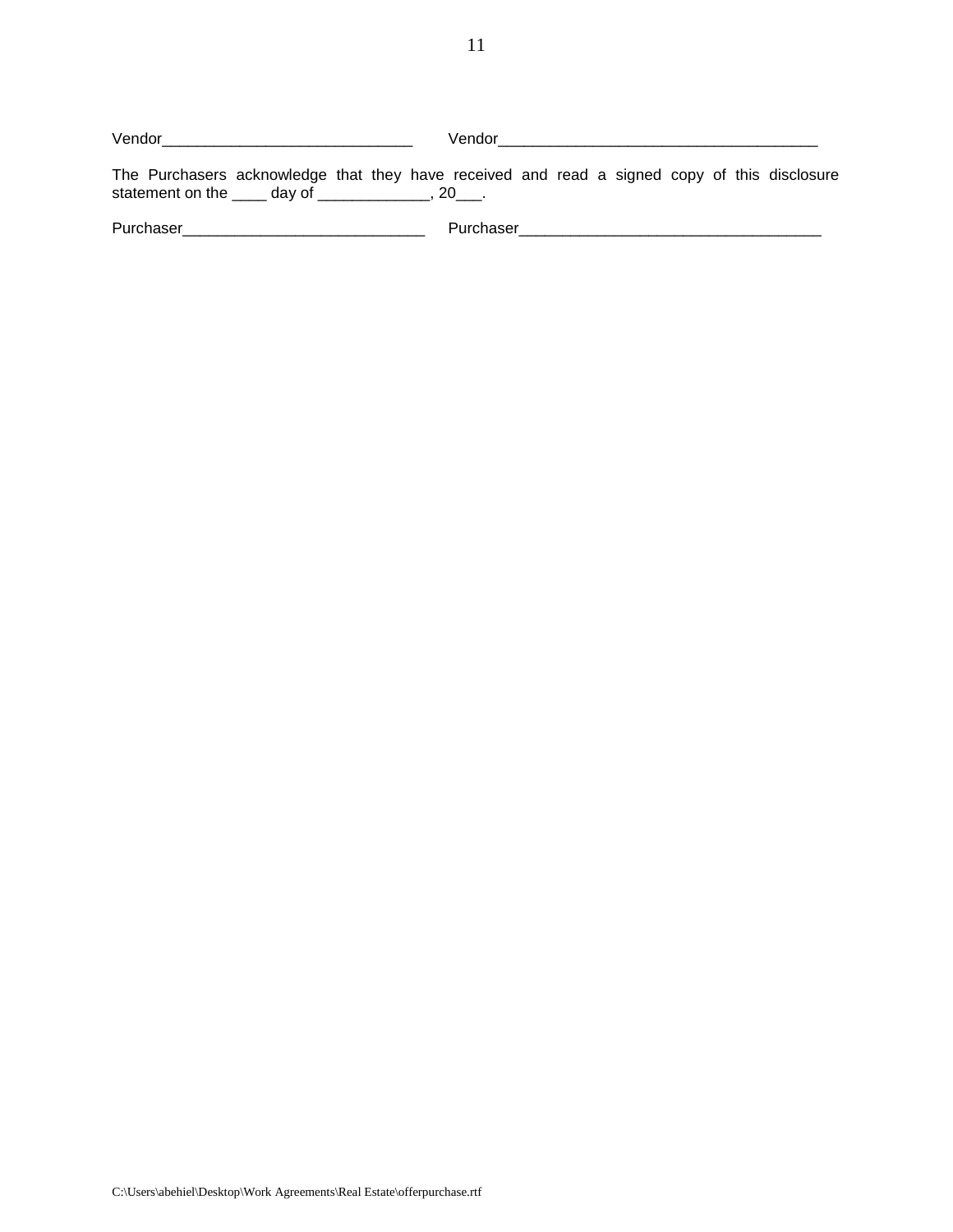### **SCHEDULE "B"**

# **SPECIAL CONDITIONS FOR CONDOMINIUM UNITS**

This Schedule "B" is attached to and forms part of an Offer to Purchase by:

\_\_\_\_\_\_\_\_\_\_\_\_\_\_\_\_\_\_\_\_\_\_\_\_\_\_\_\_\_\_\_\_\_\_\_\_\_\_\_\_\_\_\_\_\_\_\_\_\_\_\_\_\_\_\_\_\_\_\_\_\_\_\_\_\_\_\_\_\_\_\_\_\_\_\_\_\_\_\_\_\_\_\_\_ (Full name of Purchaser)

to:

\_\_\_\_\_\_\_\_\_\_\_\_\_\_\_\_\_\_\_\_\_\_\_\_\_\_\_\_\_\_\_\_\_\_\_\_\_\_\_\_\_\_\_\_\_\_\_\_\_\_\_\_\_\_\_\_\_\_\_\_\_\_\_\_\_\_\_\_\_\_\_\_\_\_\_\_\_\_\_\_\_\_\_ (Full name of Vendor)

in respect of the property commonly known as:

1. Within ten (10) days after acceptance of the Offer to Purchase, at the Vendor's expense, the Vendor shall obtain and deliver to the Purchaser or the Purchaser's lawyer the following:

\_\_\_\_\_\_\_\_\_\_\_\_\_\_\_\_\_\_\_\_\_\_\_\_\_\_\_\_\_\_\_\_\_\_\_\_\_\_\_\_\_\_\_\_\_\_\_\_\_\_\_\_\_\_\_\_\_\_\_\_\_\_\_\_\_\_\_\_\_\_\_\_\_\_\_\_\_\_\_\_\_\_\_\_

- (a) a copy of the latest amended by-laws of the Condominium Corporation in which the building in situated (the "Condominium Corporation");
- (b) a copy of the most recent financial statements of the Condominium Corporation (audited statements if available);
- (c) a copy of the Condominium Corporation Insurance Certificate or Policy;
- (d) Management agreement(s) (if any) regarding the Condominium Corporation;
- (e) most recent budget of the Condominium Corporation and particulars of any common expense, reserve fund and extra-ordinary contributions levied respecting the property;
- (f) written confirmation of parking/storage facilities and exclusive use areas (if any) included in the purchase price and any related costs or charges; and
- (g) the written particulars of any deficiency or exception that will appear in the Estoppel Certificate to be provided by the Vendor pursuant to paragraph 2 below

2. The Vendor warrants and agrees that on closing, the Vendor shall provide to the Purchaser, or the Purchaser's lawyer an Estoppel Certificate issued by the Condominium Corporation with respect to the property which, except as has been disclosed under Section 1 above, will confirm:

- (a) the amount of the common expense, reserve fund and extra-ordinary contributions levied respecting the property and the manner in which they are payable, such amounts not to exceed the amounts disclosed under Section 1 above;
- (b) the Vendor has paid all common expense, reserve fund and extra-ordinary contributions levied respecting the property up to possession date;
- (c) the Condominium Corporation is not aware of any default by the Vendor in fulfilling any of the Vendor's obligations arising from membership in the Condominium Corporation and ownership of the property;
- (d) the Condominium Corporation holds insurance policies as required by the *Condominium*  **Property Act**, 1993 and its bylaws and policies are in good standing:
- (e) the Condominium Corporation has not been served with a notice of any unsatisfied judgement against the Condominium Corporation, any existing orders or actions, suits or proceedings pending against or affecting the Condominium Corporation before or issued by any Court or public authority having jurisdiction;
- (f) there has been no material change in the assets or liabilities of the Condominium Corporation since the date of the last audited Financial Statements of the Condominium Corporation;
- (g) the Condominium Corporation has not taken any action nor has it received notice of any pending proceedings: